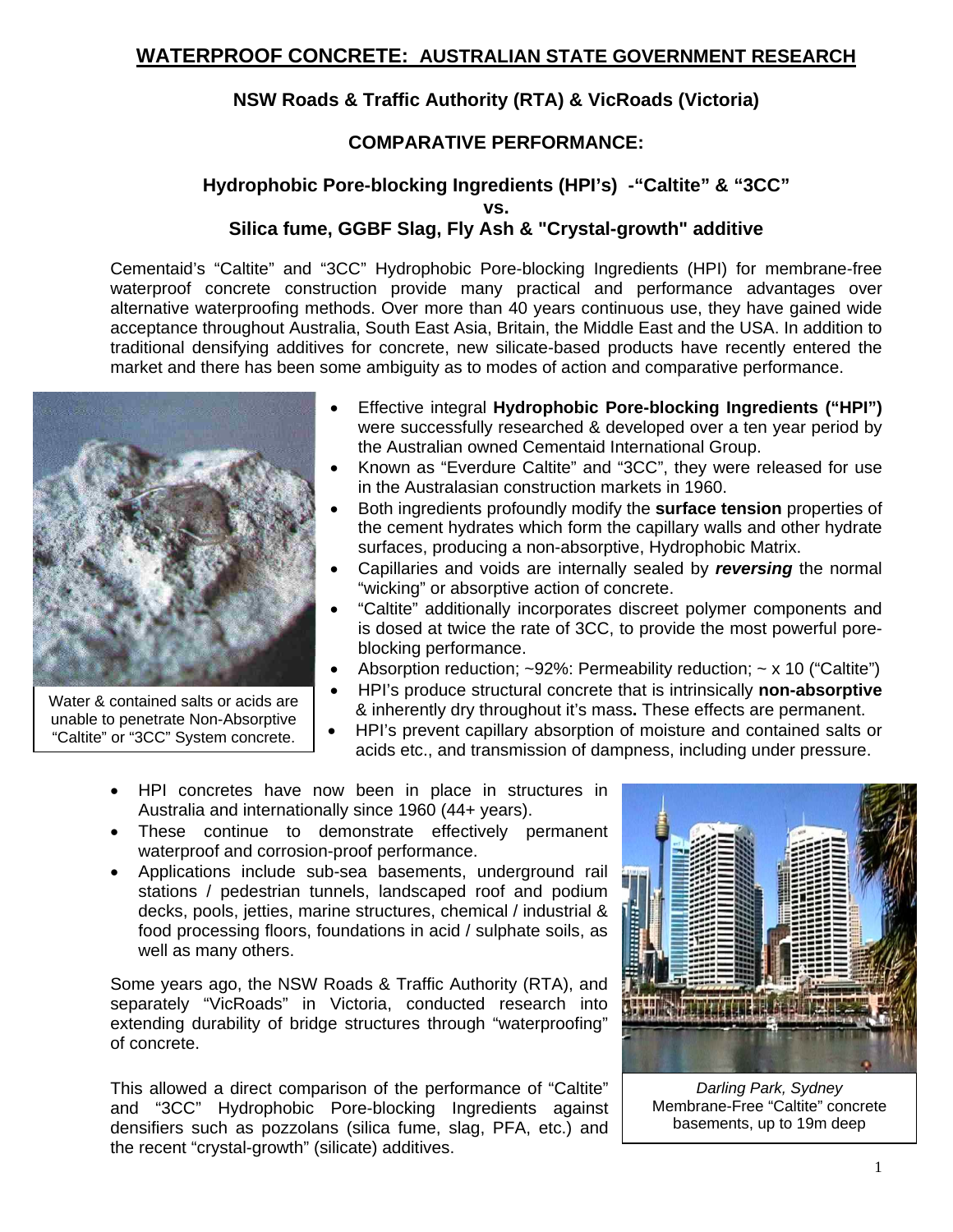## **NSW Roads & Traffic Authority (RTA) Results**

The NSW RTA undertook a long-term testing & research program to compare the performance of a number of waterproofing materials in high quality 50 MPa concrete. These were subjected to immersion & drying cycles in salt water (CTI Consultants P/L, NSW) The **water up-take** and **chloride penetration** data for the additives tested -"Caltite", "3CC" and "crystal-growth" - are summarised here (Appendix 1).

#### **WATER UPTAKE DATA:**



| <b>Reduction in Water Uptake</b> |                                                |  |  |  |
|----------------------------------|------------------------------------------------|--|--|--|
|                                  | Relative to "Control" (- See Table 3 & Fig. 1) |  |  |  |
| <b>Everdure Caltite</b>          | 92.4%                                          |  |  |  |
| 3CC                              | 91.5%                                          |  |  |  |
| "crystal-growth"                 | 12.5%                                          |  |  |  |

The report notes from the weight change data that the HPI's ("Caltite" and "3CC") *"..exhibit a characteristic pattern similar to silanes, with the concrete losing more weight during each drying stage than was absorbed in the previous immersion phase, and with a continual overall weight reduction leading to drier concrete."* This effect is clearly observed in the Product Performance Graphs in the test report (Figs. B12 and B13), and reproduced below;





2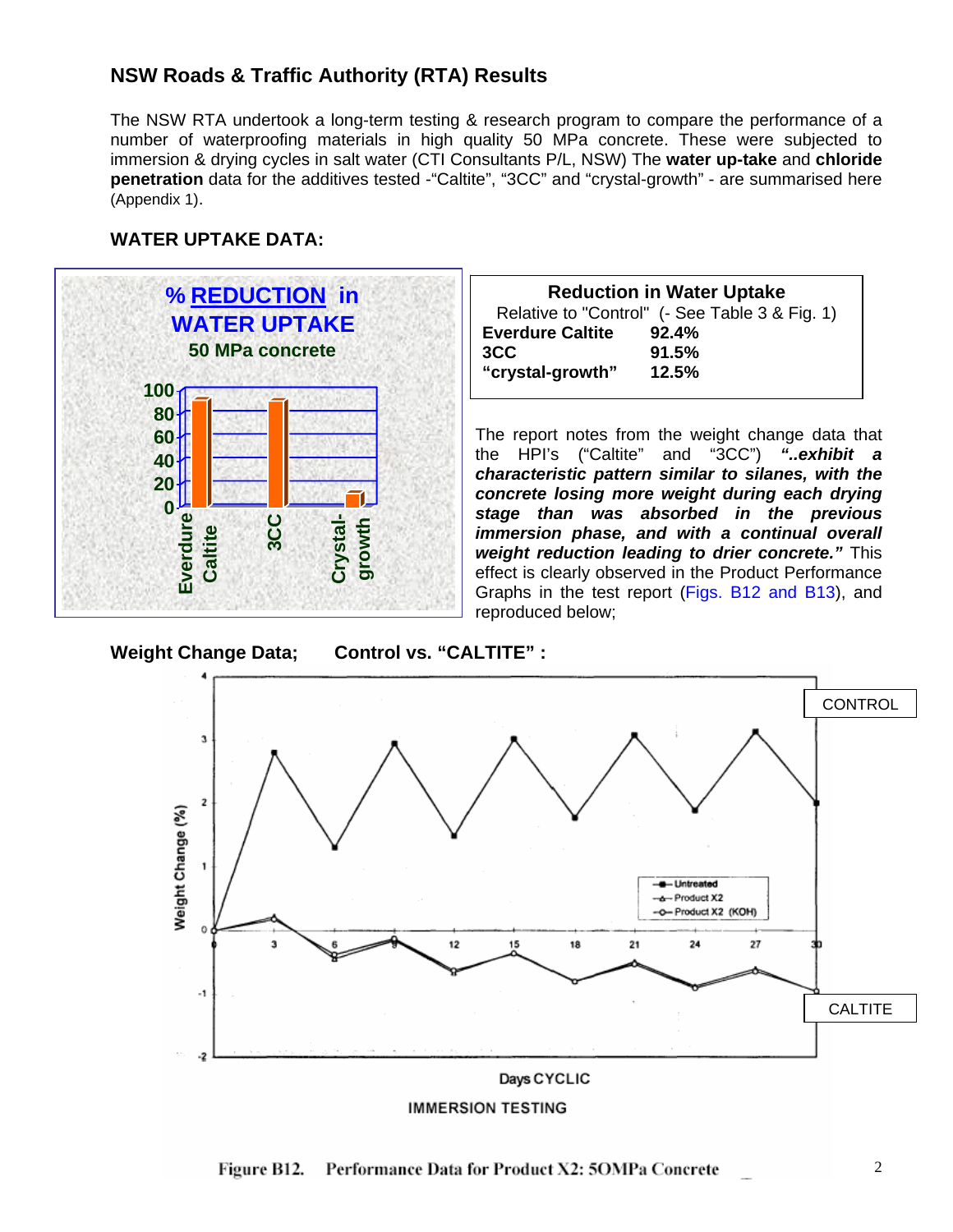

Figure B13. Performance Data for Product X3: 5OMPa Concrete

The report further notes from the weight change data that the ""crystal-growth" concrete shows *"..little difference to untreated concrete, absorbing and losing water freely during each stage of the test".* This effect is observed in the Product Performance Graph in the report (Fig. B11).

**Weight change Data; Control vs. "crystal-growth" :**

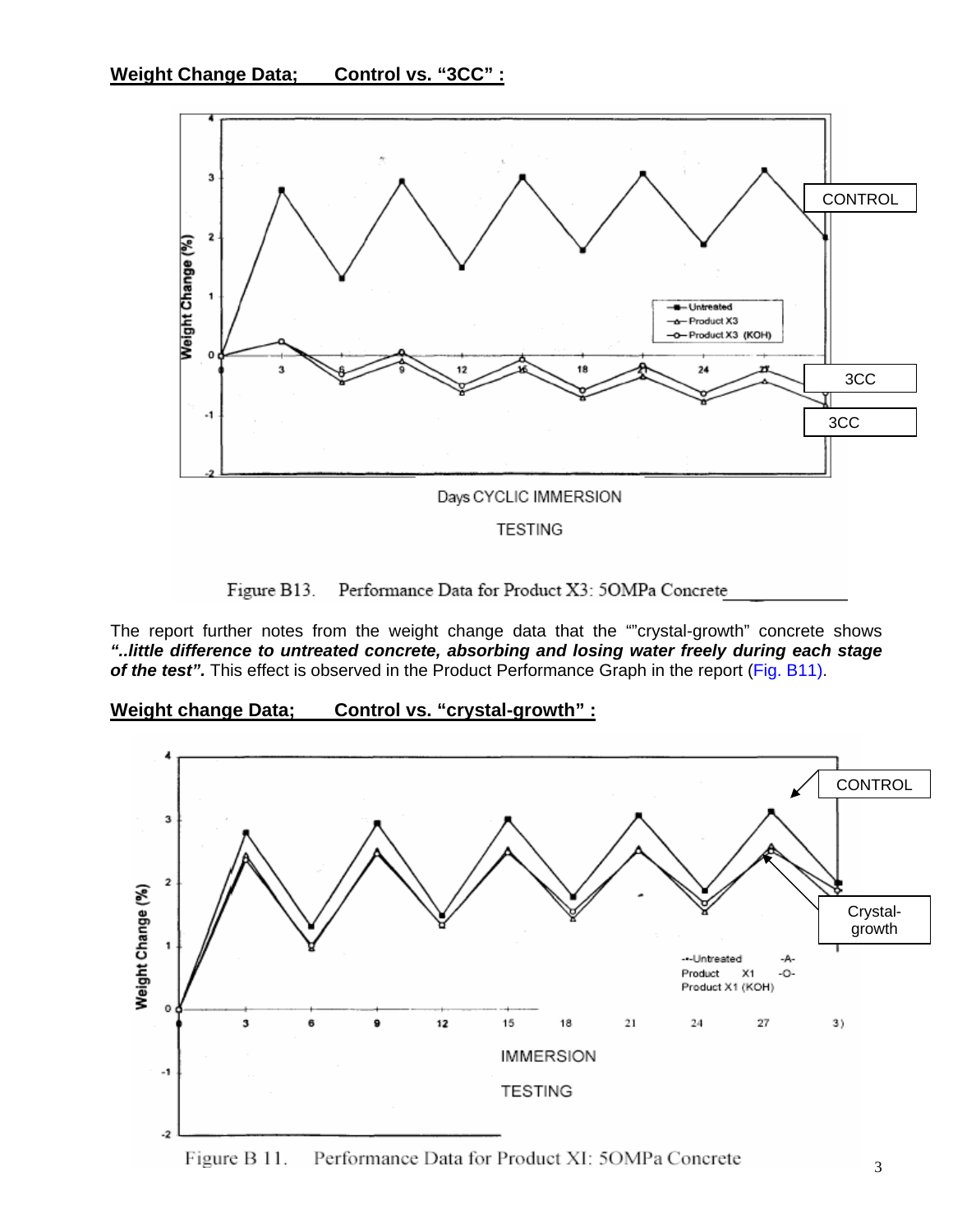## **CHLORIDE REDUCTION DATA:**



| <b>Reduction in Chloride Penetration (20 mm depth)</b> |
|--------------------------------------------------------|
| Salt Water Immersion & Drying Cycles                   |

| <b>Everdure Caltite</b> | 100%  |
|-------------------------|-------|
| 3CC                     | 98.4% |
| "crystal-growth"        | 25.3% |

Regarding performance of the three additive materials tested in the research, the report concludes;

*"The pore-blocking hydrophobic additives (Caltite and 3CC) performed very well, especially at the deeper intervals where chloride reductions in excess of 97% were recorded."* 

*"These results are better than those for the organo-silanes sealers, and are probably due to the presence of the hydrophobic additive throughout the concrete rather than only in the outer layer, as is the case for the post-applied sealers."* 

 *"The inorganic hydrophobic additive ("crystal growth") performed very poorly"* 

# **VicRoads Results**

For waterproofing & durability of their structures, VicRoads measured and compared the reduction in the **Volume of Permeable Voids (VPV)** provided by "Caltite" against densifying additives, including a "crystal-growth" additive as used in the RTA tests. The VicRoads research report concludes:

(Appendix 2)



## *Recommendations ("Caltite"):*

*"The Hydrophobic Pore-blocking admixture (Everdure Caltite) has been found to outperform both conventional and SCMs concrete (fly ash, slag, silica fume) with far greater reductions in VPV. This is a very efficient material in terms of reductions to VPV and consideration can be given to its use where it is cost-effective or where it is proposed by a Contractor".* 

### *Recommendations ("crystal-growth"):*

*"The waterproofing admixture (WPA / "crystalgrowth") has the least effect on reducing VPV compared to either SCMs (pozzolans) or the hydrophobic pore-blocking admixture. WPA (crystalgrowth additive) should not be used for the sole purpose of reducing permeability (VPV) of conventional concrete, unless a more detailed investigation work proves otherwise. ..WPA should not be used in combination with SCMs (pozzolans) concrete. Under no circumstances should be WPA be used in conjunction with high replacement SCMs".*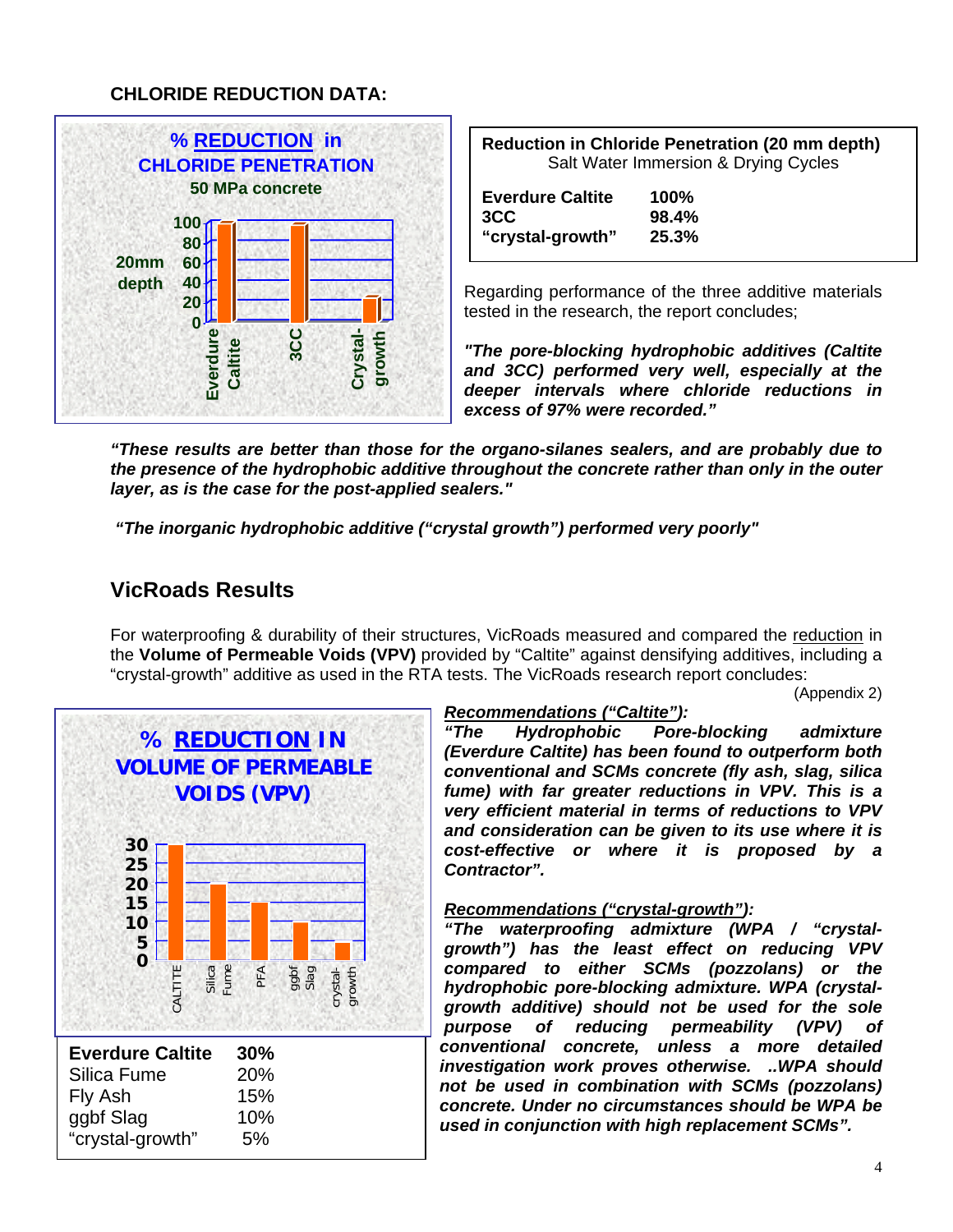## **MEMBRANE-FREE WATERPROOF CONCRETE**

1.0 Even the best quality concretes contain a network of interconnected capillary and void spaces, and so are porous to a greater or lesser extent. Typical capillary volume ranges between 8 – 14%, absorbing around 3 to 5% water by weight (BS 1881: Part 122: 1983).

1.1 This capillary network actively promotes the ingress and transmission of moisture and dampness throughout the cement matrix, drawn by powerful surface tension forces within the capillaries ("capillarity"). This property is measured by testing the concrete's **sorptivity** or **absorption**. Absorption is a property of dry concrete, or of wet concrete with an air-exposed drying surface.

1.2 When concrete is submerged, water ingress can also be assisted by an external head of water pressure. The *rate* of this pressure-ingress, is *resisted* by the density of the concrete. This property is measured by testing the concrete's **permeability.** Permeability is a property of saturated concrete.

#### 1.3 In 1997, the UK Transport Research Laboratories (TRL) confirmed that **capillary absorption** is *" the primary transport mechanism by which water and chlorides infiltrate concrete***"** <sup>1</sup>

1.4 Capillary absorption is the mechanism for wick action, which is defined as "the transport of water (and any species it may contain) through a concrete element from a face in contact with water to a drying face" 2. Buenfeld *et al* state that; "wick action is a combination of capillary absorption and water vapour diffusion, with evaporation being the linking process".

1.5 Such transport will occur in all concrete in contact with water regardless of the hydrostatic pressure, and will operate in addition to transport due to permeability  $3$ 



1.6 In a (hollow, submerged) structure below water table for instance (basement or tunnel), "permeability" is involved initially, as the extreme outer surface of the concrete is penetrated. However, the pressure gradient is rapidly diminished by the resistance / density of the matrix itself. The vapour pressure differential at the air-ventilated interior face then draws the moisture through the section by capillary action, which is evaporated at or near the surface. In this way capillary absorption takes over and dominates as the main water transport mechanism, and is responsible for the progressive transmission of dampness, moisture and any contained salts into the interior of the structure. The greater the humidity differential across the section, the faster the transmission rate.

2.0 This means that while "low permeability" is a desirable basic requirement, prevention of water movement by **capillary action / absorption**, is the essential property for achieving truly waterproof and durable concrete, which will not absorb water or transmit dampness. This after all, is the purpose of applied membranes and tanking.

2.1 The RTA and VicRoads research above, confirms that both Caltite & 3CC significantly reduce concrete absorption to negligible levels (<1% and <1.5% w.w. respectively). Because of this, Caltite & 3CC concretes do not absorb water or transmit dampness and contained salts. These effects are also independently verified to have persisted undiminished over more than 40 years<sup>4</sup>

2.3 By permanently preventing moisture & chloride transmission by capillary action, "Caltite" and "3CC" concretes are proven suitable for membrane-free waterproof construction, as well as enhanced durability and long term corrosion protection.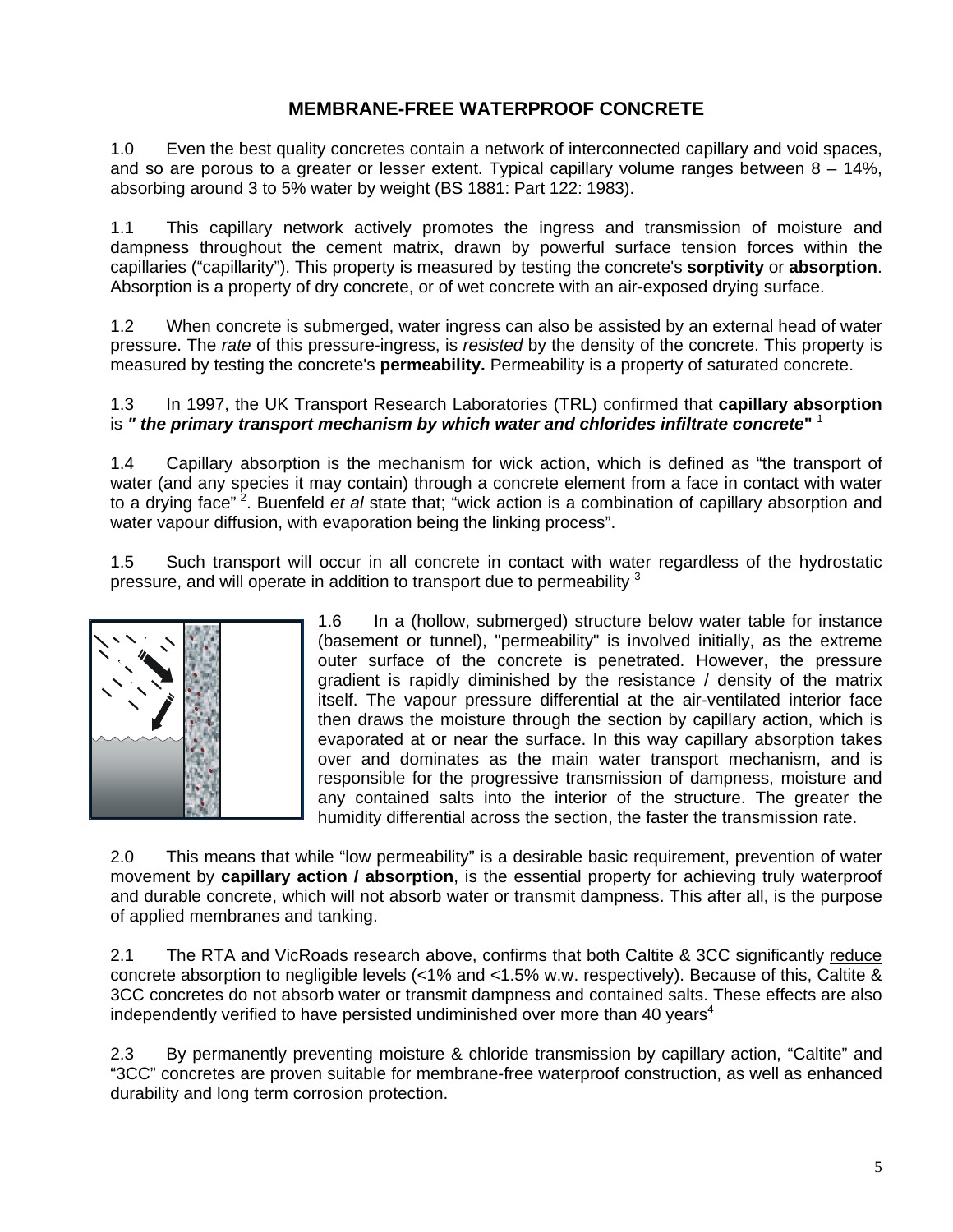4.0 "Crystal-growth" products have been available in Australia in *additive* form since approximately 1994. Prior to this, they were marketed as a surface-applied, post-construction coating. These are claimed to react with hydration by-products to form a crystal-gel within capillary and void spaces, increasing density to resist water penetration.

4.1 However like other *densifiers* (e.g. PFA, silica fume), crystal-growth products do not provide any significant change or reduction in the *absorption* of concrete in which they are used. This means that these concretes can absorb water and transmit dampness freely by capillary absorption, in much the same way as plain concrete, despite any permeability reduction (*densification)* achieved.

4.2 The RTA and VicRoads research both clearly confirm this.

4.3 The VicRoads research report notes that the addition of "crystal-growth" additive to concrete containing PFA, silica fume or slag was observed to be counter-effective (i.e. *increases* VPV), and recommends strictly against its use with blended cements in any State-owned structures. Almost all pre-mixed concrete in Australia includes some PFA.

4.4 The VicRoads research indicates that ordinary PFA is approximately 3 times (300%) more effective in reducing the Volume of Permeable Voids (VPV) in concrete than "crystal-growth" additive. The "Caltite" HPI is shown to be approximately 6 times more effective.

5.0 The ranking of all the waterproofing / permeability reducing additives tested across both State Govt. research programs (RTA & VicRoads) is as follows;

| <b>NSW RTA (CTI Consultants)</b>            | <b>Benefit</b>   | VicRoads*                                      | <b>Benefit</b>   |
|---------------------------------------------|------------------|------------------------------------------------|------------------|
|                                             | <b>Confirmed</b> |                                                | <b>Confirmed</b> |
| 1 <sup>st</sup><br>CALTITE (HPI)            | <b>YES</b>       | 1 <sup>st</sup> CALTITE (HPI)                  | <b>YES</b>       |
| $2^{nd}$<br>3CC (HPI)                       | <b>YES</b>       | $2^{nd}$ Silica fume (pozzolan)                | <b>YES</b>       |
| $\sqrt{3^{rd}}$ "crystal-growth" (silicate) | <b>NO</b>        | $3rd$ PFA (pozzolan)                           | <b>YES</b>       |
|                                             |                  | 4 <sup>th</sup> Blast furnace slag (pozzolan)  | <b>YES</b>       |
|                                             |                  | 5 <sup>th</sup><br>"crystal-growth" (silicate) | <b>NO</b>        |

#### **Performance Ranking of Materials:**

(\*Note: Cementaid "3CC" was not included in VicRoads research program)

6.0 The RTA and VicRoads research results confirm that the Hydrophobic Pore-blocking Ingredients CALTITE & 3CC provide significant performance advantages over all other additives tested, including pozzolans and "crystal-growth" additive, and are suitable for corrosion protection and membrane-free waterproof concrete construction.

7.0 The HPI's CALTITE & 3CC have an ongoing, time-proven history of safe, successful and corrosion-free use in these applications for over 44 years and in 23 countries.

--------------------------------------------------------